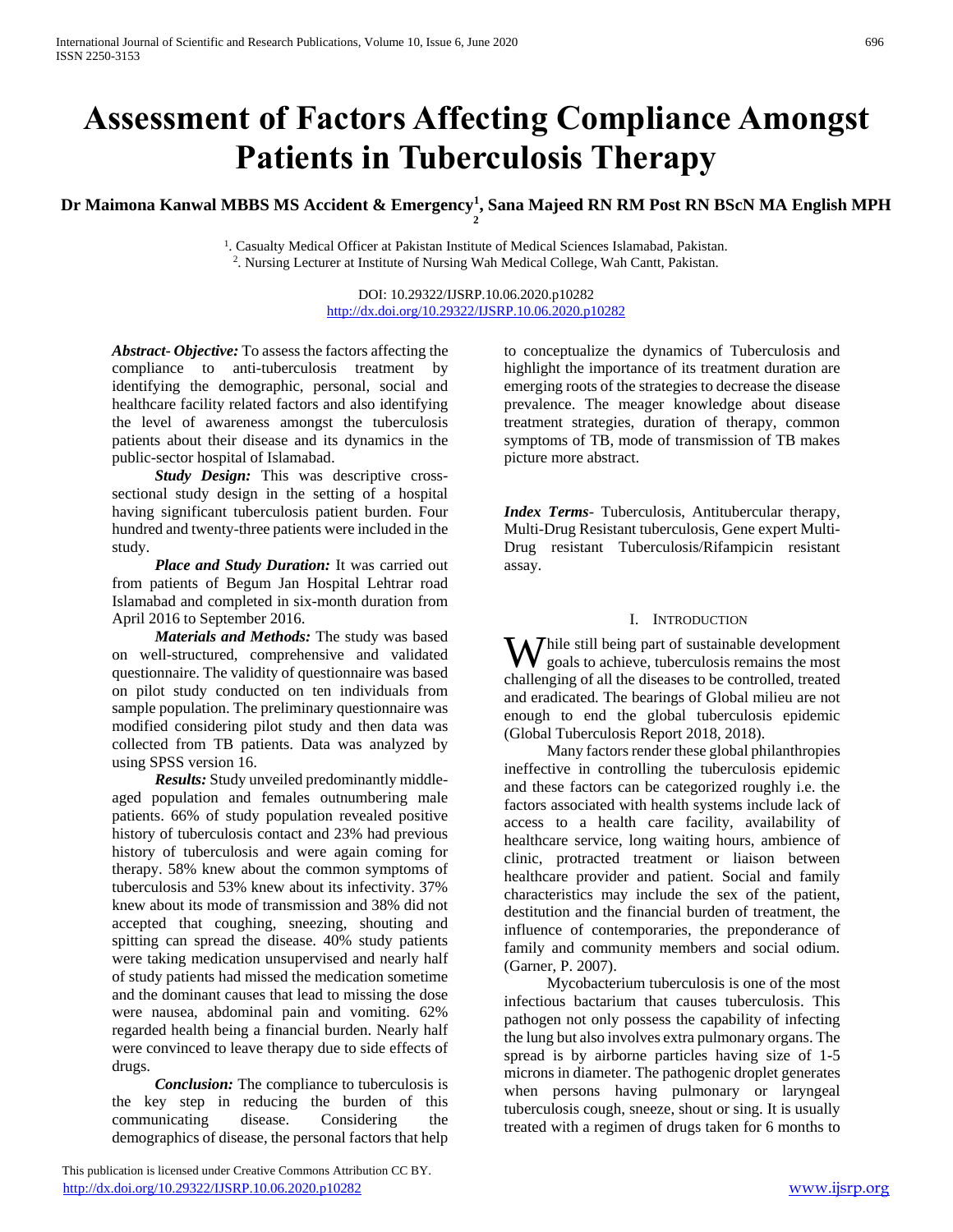#### 697 ISSN 2250-3153

2 years depending on type of infection (Wejse, C. 2008).

 First line drugs to treat tuberculosis effectively include isoniazid (INH), rifampin (RIF), pyrazinamide (PZA) and ethambutol (ETH). This first line therapy often fails to treat tuberculosis for many reasons. Firstly, the long regimen, comprising an initial 2 months of intensive phase treatment with all four drugs, followed by the continuation phase for 4 months with INH and RIF. The extensive therapy period with drugs results in a noncompliance leading to treatment failure (Sarkar, S. 2011).

 The signs and symptoms of pulmonary tuberculosis include cough of or greater than three weeks, hemoptysis, anorexia, unexplained fever and weight loss and fatigue with findings on chest. The extra pulmonary tuberculosis may exhibit organ specific signs and symptoms like hematuria in case of tuberculosis of kidneys, headache confusion with signs of meningeal irritation in case of tuberculous meningitis, backache in case of pott's disease and unexplained lymphadenopathy of any site. But the unexplained fever and weight loss, fatigue and night sweats are always present in both types of tuberculosis (Wejse, C. 2008).

 Globally 1.3 million non-HIV people infected with mycobacterium tuberculosis died, with three hundred thousand deaths amongst HIV carriers. According to global tuberculosis report 2018, the statistics of 2018 reveal the incidence of 10 million worldwide, of which 5.8 million were men, 3.2 million women and 1.0 million children. People living with HIV contributed 9% of all new tuberculosis cases. 66% of the new cases were attributed to 8 countries: India, Indonesia, China, Nigeria, Bangladesh, Philippines, Pakistan and South Africa. Multi-drug resistant tuberculosis [MDR-tuberculosis] contributed 3.5% of new cases and 18% of old treated tuberculosis whereas extended-drug-resistant tuberculosis [XDRtuberculosis] accounted for 8.5% of MDRtuberculosis cases. The decline is 3% per year in tuberculosis related deaths worldwide in HIV positive and 29% in HIV negative cases. (Global Tuberculosis Report 2018, 2018).

 The determinants, that if emphasized at international level can expedite the end tuberculosis strategy of WHO, are the good and accountable governance, engagement of civil community institutes, advocacy for human rights and ethics based on equality with worldwide collaboration. (Global Tuberculosis Report 2015, 2015).

 Mortality of HIV plus tuberculosis patients is 1.1 per 100,000 population in Pakistan with HIV negative ones contributing 27 per 100,000 of mortality while India has rate of 31 amongst HIV negative and 0.79 per hundred thousand amongst HIV positive tuberculosis cases. Pakistan being a high tuberculosis burden country had variable statistics during last fifteen years. Being a country fifth in ranking amongst twenty-two high tuberculosis burden countries, the mortality [rate per hundred thousand] excluding the HIV and tuberculosis patients exhibited a declining trend since 2000 whereas incidence [rate per hundred thousand] in case of new and relapse cases depicted gradual rise from 2000 till 2007 afterwards which it becomes steady. The overall incidence has been static since last fifteen years i.e. around 267 per hundred thousand population with prevalence rate of 350 cases per 100,000 population. The treatment success rate for new and relapse cases has been static for last eight to nine years but for MDR/RR-tuberculosis it improved for the years 2008 and 2009 and onwards it also became static. The treatment success rate for XDR tuberculosis has been exhibiting declining trend since 2010. (Global Tuberculosis Report, 2018).

 After establishing the roots of decent quality treatment and diagnostics for tuberculosis through DOTS [1994-2005] and stop tuberculosis strategy in high burden countries, the efforts proved promising in reducing the tuberculosis epidemic worldwide. Fortythree million lives were saved. Due to its strong association with poverty and its related factors, tuberculosis persists as a major public health issue. The WHO in 2014 adopted End tuberculosis strategy as a target within health-related Sustainable Development Goal [SDG] 3 in UN sept. 2015 general assembly. The targets set for 2016 to 2035 are specifically directed towards universal health coverage to make high quality tuberculosis treatment accessible equally for all and to ensure the targeted research and development of new tools to prevent tuberculosis aiming to reduce the mortality and incidence by 90-95%. (Floyd, K. 2018).

 The end tuberculosis strategy has endorsed a concept of a world free of tuberculosis that conceptualize the reduction in no. of deaths from tuberculosis as compared with 2015, beginning with 35% in 2020 to 95% in 2035. The reduction in tuberculosis incidence rate is expected or targeted to be 20% in 2020 to 90% in 2035. The unified patient centered care and prevention, audacious policies and complementary systems and deepened research and innovation are the three basic pillars on which the End tuberculosis Strategy will take its stance (Implementing the end tuberculosis strategy: the essentials, 2015).

 In Pakistan, joint efforts of Ministry of health, WHO and UNICEF tuberculosis control program helped to establish specialized tuberculosis centers and special tuberculosis wards in DHQ Hospitals, in view of 1962 survey. In 1994 the tuberculosis control strategy was reviewed in collaboration with WHO because of which National policy and technical guidelines were drafted and brought into limelight and

This publication is licensed under Creative Commons Attribution CC BY. <http://dx.doi.org/10.29322/IJSRP.10.06.2020.p10282> [www.ijsrp.org](http://ijsrp.org/)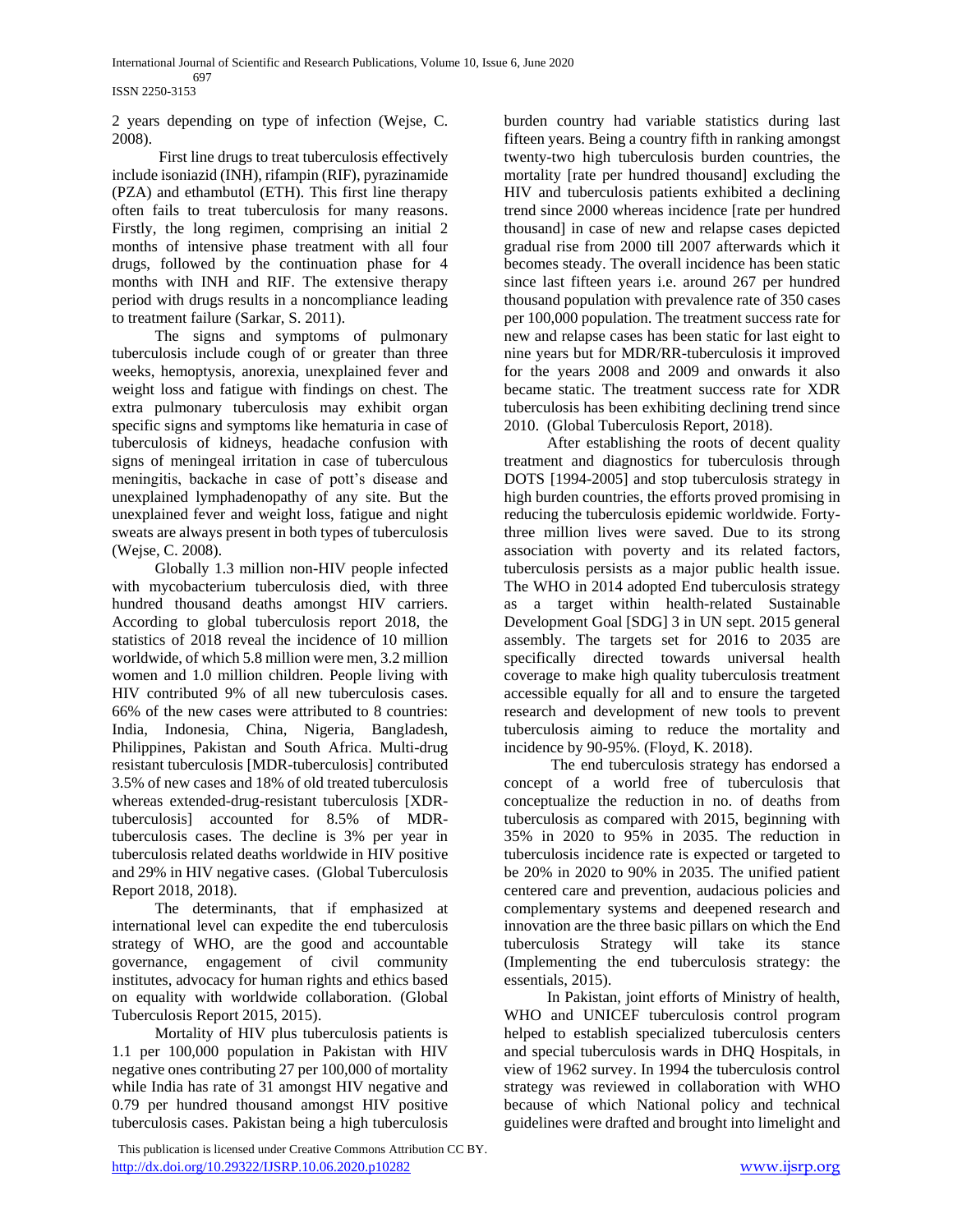#### 698 ISSN 2250-3153

a highly streamlined national tuberculosis program was prepared. (De Muynck, A. 2001).

 Poor housing, poverty, malnutrition and sanitation, inadequate health care facilities, population migration and urbanization, political instability and refugee influx have all continued to aggravate the problem of tuberculosis and DR-tuberculosis. Towards the end century it was realized with consternation by the healthcare professionals that there is a rising incidence of tuberculosis, and in 1994 tuberculosis was declared a Global Emergency by WHO resulting in the formation of the STOP tuberculosis partnership. The aspects of poor or unknown drug quality, inadequate regimens, poor availability of drugs with interrupted supplies, lacking health education, inadequate patient follow-up, poverty and malnutrition, and a lack of a political commitment and resource mobilization have all contributed to the emergence of drug resistant strains of Mycobacteria leading to treatment failures. (Sarkar, S. 2011)

#### II. MATERIALS AND METHODS

 This was descriptive cross-sectional study design in the setting of a hospital having significant tuberculosis patient burden. Four hundred and twentythree patients were included in the study.

 The research study had been ethically cleared and approved by the research and ethics board of IHMS. The ethical consideration took into account the personal consent form designed for this study, needed to be obtained from the participant. Confidentiality and anonymity were ensured throughout the study as participants were not required to disclose the personal information on questionnaire. Participants were informed that their participation was voluntary, and they may withdraw from the study at any time if they wish to do so. Both male and female TB patients were included from all age groups

## III. RESULT

 The study was conducted on four hundred and twenty-three patients who answered the questionnaires validly.

#### **Knowledge about common symptoms:**

|  |                          |  | Table 1: whether patient knew about common |
|--|--------------------------|--|--------------------------------------------|
|  | symptoms of tuberculosis |  |                                            |

| <b>Knowledge about</b><br>common symptoms of<br>TB | <b>Frequency</b> | <b>Percent</b> |
|----------------------------------------------------|------------------|----------------|
| Yes                                                | 247              | 58.3924        |
| No                                                 | 176              | 41.6075        |
| Total                                              | 423              | 100            |



**Figure 1: Knowledge about common symptoms of Tuberculosis**

 58% participants had knowledge about common symptoms of tuberculosis (low grade fever, weight loss, anorexia, cough of more than three weeks, night sweats) as compared to 41.6% who had no knowledge about common symptoms of TB.

#### **Knowledge about transmissibility of TB:**

## **Table 2: Knowledge about tuberculosis being a transmissible disease**

| Knowledge about<br>tuberculosis being a<br>transmissible disease | Frequenc     | Percen |
|------------------------------------------------------------------|--------------|--------|
| Yes                                                              | 226          | 53.427 |
| No                                                               | 21           | 4.964  |
| Do not know                                                      | 176          | 41.607 |
| Total                                                            | $\Lambda$ 23 |        |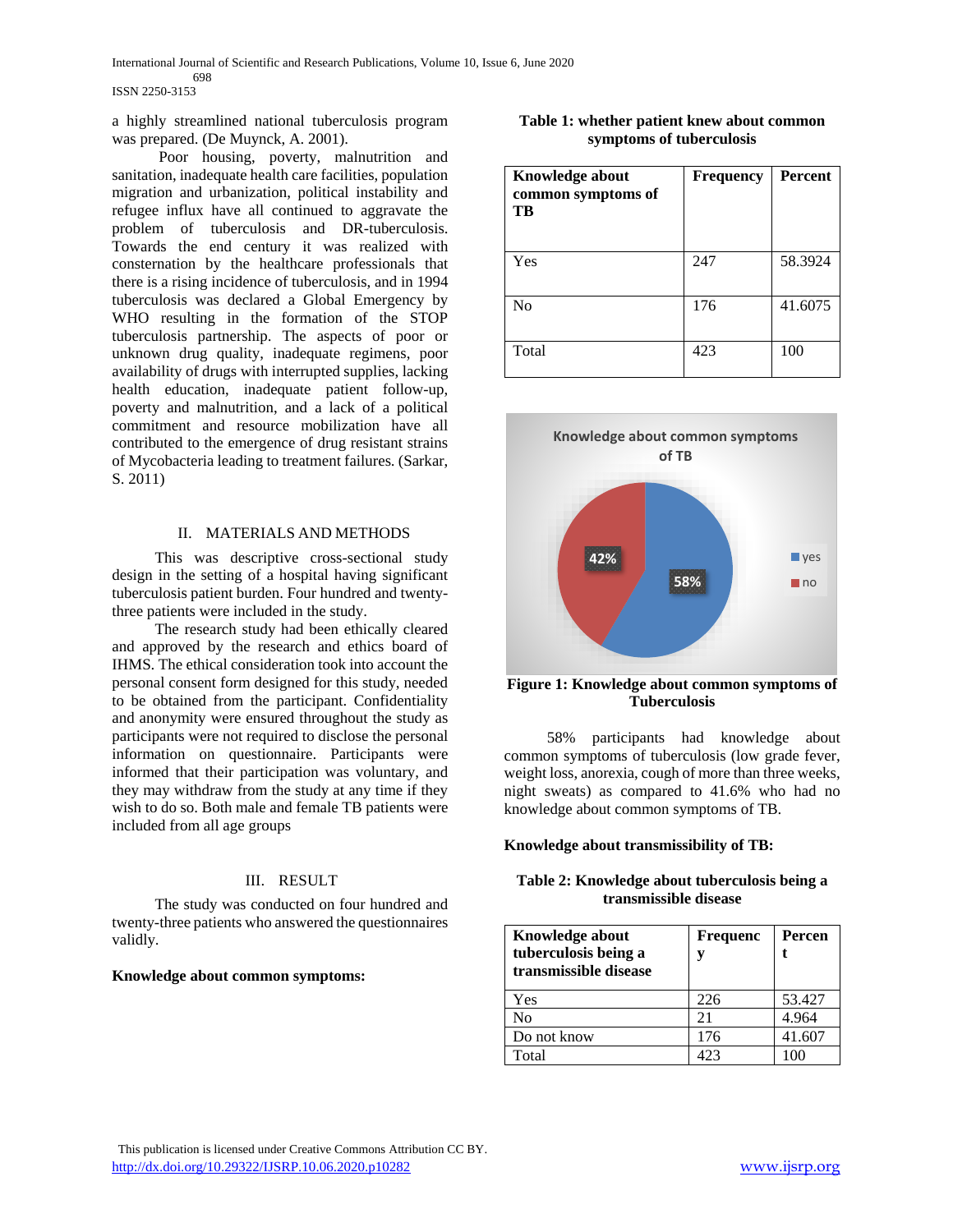



## **Figure 2: Knowledge about Tuberculosis being a transmissible disease**

 53.4% participants knew Tuberculosis as an infective disease whereas 5% participants considered it to be not an infectious disease and 41.6% did not knew about Tuberculosis being an infective disease.

## **Knowledge about preventability of TB:**

## **Table 3: Knowledge about Tuberculosis being a preventable disease**

| <b>Knowledge about</b><br>tuberculosis being a<br>preventable disease | <b>Frequency</b> | Percent   |
|-----------------------------------------------------------------------|------------------|-----------|
| Yes                                                                   | 406              | 95.981087 |
| No                                                                    | 17               | 4.0189125 |
| Total                                                                 |                  |           |



**Figure 3: Whether tuberculosis is a preventable disease**

 This publication is licensed under Creative Commons Attribution CC BY. <http://dx.doi.org/10.29322/IJSRP.10.06.2020.p10282> [www.ijsrp.org](http://ijsrp.org/)

96% participants knew that tuberculosis is a preventable disease whereas only 4% participant did not know that it is a preventable disease.

## **Knowledge about treatability of TB:**

## **Table 4: Knowledge about Tuberculosis being a treatable disease**

| Knowledge about<br>tuberculosis being a<br>treatable disease | Frequency | Percent |
|--------------------------------------------------------------|-----------|---------|
| Yes                                                          | 354       | 83.6879 |
| N <sub>0</sub>                                               | 42        | 9.9290  |
| Do not know                                                  | 27        | 6.38297 |
| Total                                                        | 423       | 100     |



## **Figure 4: Whether Tuberculosis being a treatable disease**

 83.6% participants regarded the Tuberculosis as a treatable disease whereas only 9.9% participant regarded it as not a treatable disease and 6.4% did not knew about its status as being treatable disease.

**Knowledge about duration of anti-tuberculous drug therapy (ATT):**

| Table 5: Knowledge about duration of |
|--------------------------------------|
| <b>Tuberculosis treatment</b>        |

| <b>Knowledge about</b><br>duration of treatment | <b>Frequenc</b> | Percent  |
|-------------------------------------------------|-----------------|----------|
| 1 month                                         | 70              | 16.54846 |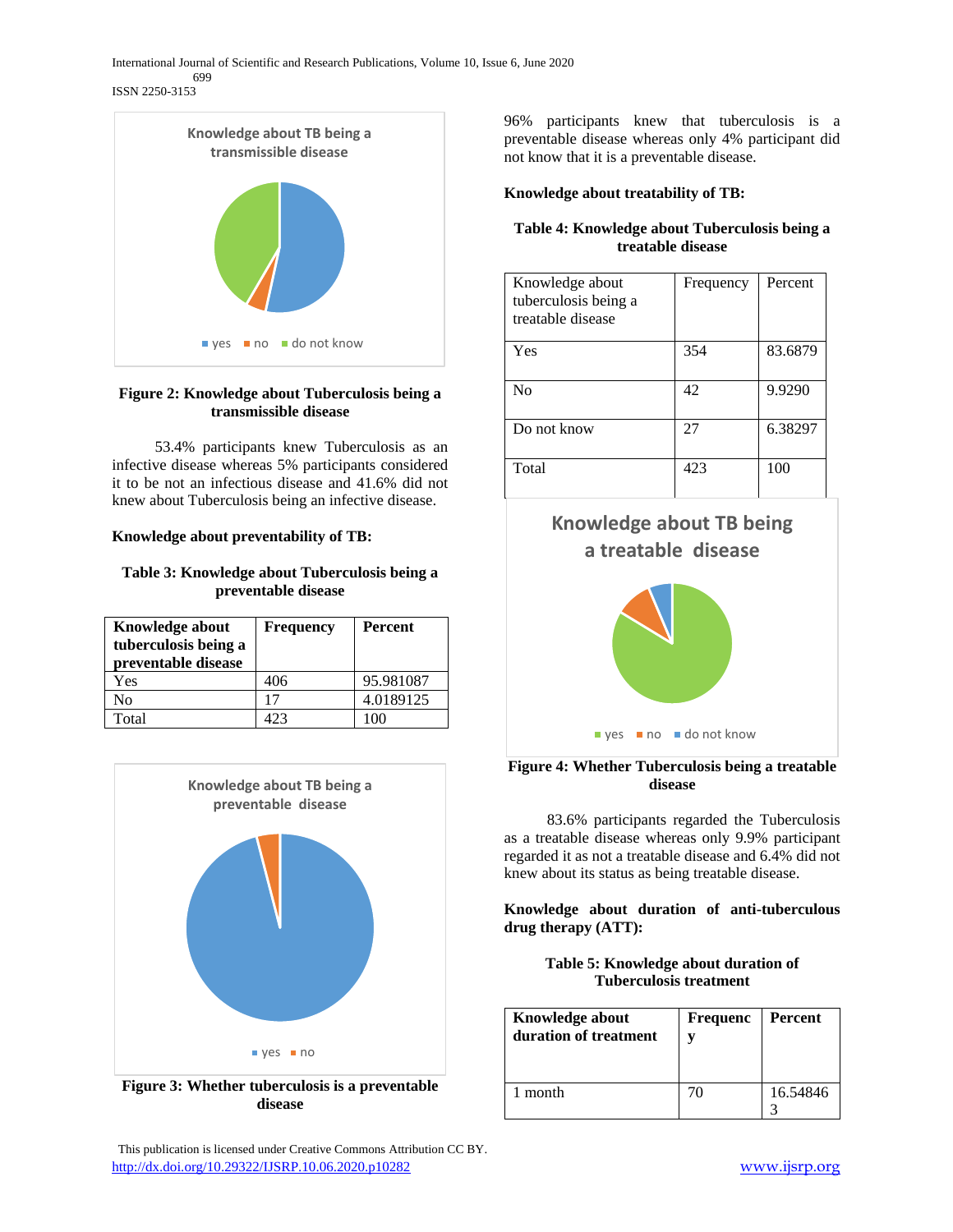| 2 months | 28  | 6.619385 |
|----------|-----|----------|
|          |     |          |
| 3 months | 71  | 16.78487 |
| 6 months | 176 | 41.60756 |
|          |     |          |
| 1 year   | 78  | 18.43971 |
|          |     | 6        |
| Total    | 423 | 100      |



## **Figure 5: Knowledge about duration of Tuberculosis treatment**

 16.5% participants thought it only takes one month for the duration of Tuberculosis treatment whereas 6.6% thought it to be of two months. 16.7% participants thought it to be of three months whereas 41.6% identified it to be of six months duration and 18.4% regarded one year to be the duration of therapy.

**Knowledge about possibility of complete recovery after ATT:**

## **Table 6: Knowledge about complete recovery after ATT**

| Knowledge<br>about<br>complete recovery after<br>ATT | <b>Frequency</b> | <b>Percent</b> |
|------------------------------------------------------|------------------|----------------|
| Yes                                                  | 360              | 85.1063        |
| No                                                   | 28               | 6.61938        |
| Do not know                                          | 35               | 8.27423        |
| Total                                                | 423              | 100            |



## **Figure 6: Does the patient completely recovers after anti-tuberculosis drug therap**y

 85% participants were aware of recovery being complete after ATT whereas 6.6% regarded the TB being not completely recoverable after ATT and 8.3% participants did not know about it.

## **Knowledge about Modes of transmission of TB:**

## **Table 7: Knowledge about transmission routes of TB**

| Knowledge<br>about<br>coughing<br>sneezing<br>shouting spitting being<br>the transmission routs<br>of TB | <b>Frequenc</b><br>y | <b>Percent</b> |
|----------------------------------------------------------------------------------------------------------|----------------------|----------------|
| Yes                                                                                                      | 156                  | 36.87943       |
| N <sub>0</sub>                                                                                           | 162                  | 38.29787<br>2  |
| Do not know                                                                                              | 105                  | 24.82269       |
| Total                                                                                                    | 423                  | 100            |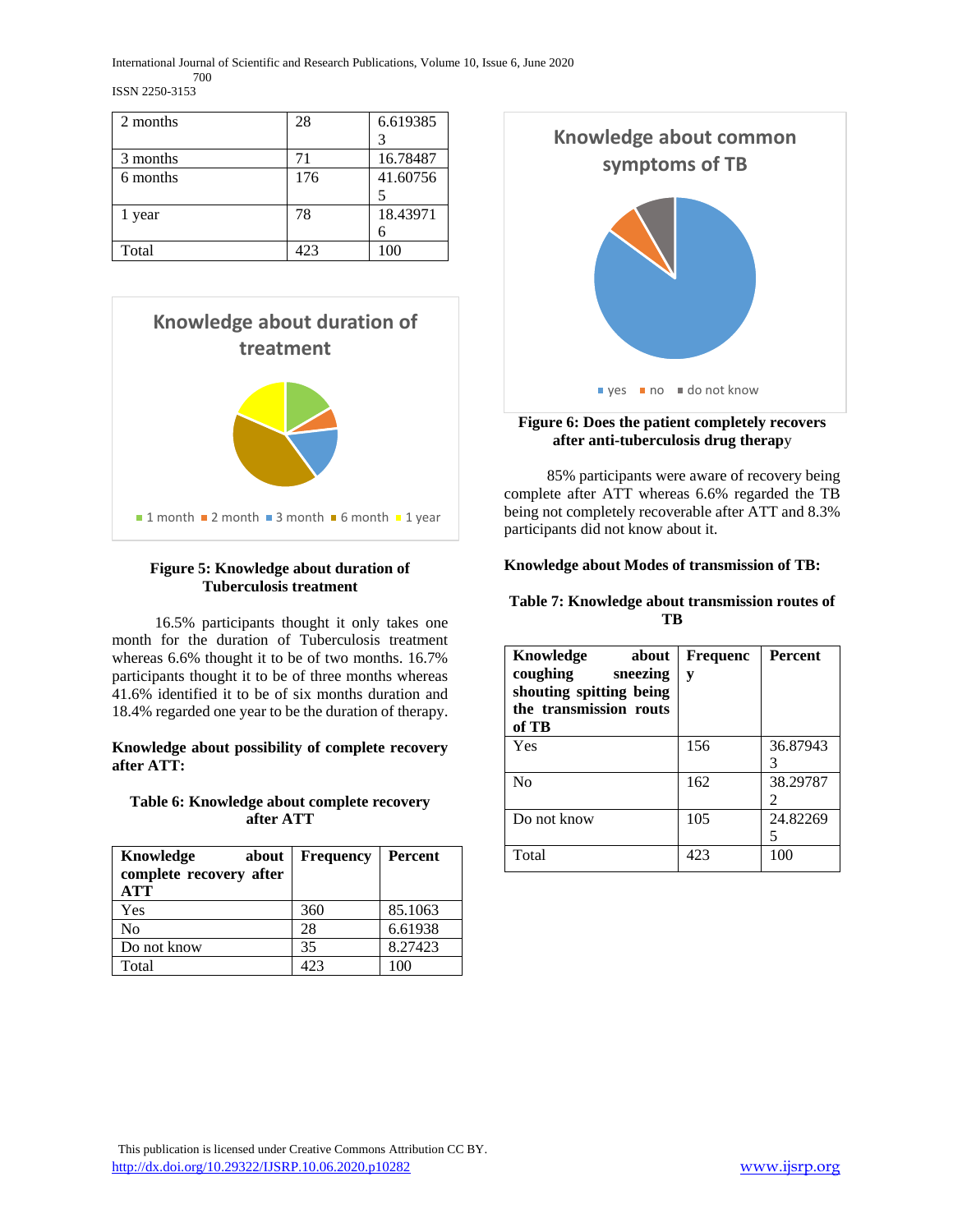

## **Figure 7: Knowledge about modes of transmission routes of TB**

 25% participants do not know about coughing, sneezing, shouting and spitting being part of routes of transmission that is infectivity of TB whereas only 37% know that as compared to 38% participants who do not think coughing sneezing shouting or spitting can cause TB to others.

## **Knowledge about transmission being preventable:**

## **Table 8: Knowledge of transmission of TB being preventable**

| оf<br>Knowledge<br>transmission TB being<br>preventable | <b>Frequency</b> | <b>Percent</b> |
|---------------------------------------------------------|------------------|----------------|
| Yes                                                     | 360              | 85.106383      |
| No                                                      | 43               | 10.165485      |
| Do not know                                             | 20               | 4.7281324      |
| Total                                                   | 423              | 100            |



## **Figure 8: Whether transmission of TB preventable**

 This publication is licensed under Creative Commons Attribution CC BY. <http://dx.doi.org/10.29322/IJSRP.10.06.2020.p10282> [www.ijsrp.org](http://ijsrp.org/)

 85% participants believed that transmission of TB is preventable whereas 10% believed that transmission is not preventable and 5% did not knew about its transmission being preventable.

## **How participants are taking medication:**

## **Table 9: How the participants were taking their medication**

| <b>How participants take</b> | frequenc | percent  |
|------------------------------|----------|----------|
| their medication             |          |          |
| Under supervision of         | 240      | 56.73758 |
| family member                |          |          |
| Under supervision of         | 14       | 3.309692 |
| healthcare provider          |          |          |
|                              |          |          |
| Unsupervised                 | 169      | 39.95271 |
|                              |          |          |
| Total                        | 423      | 100      |



## **Figure 9: Kind of treatment participants were receiving**

 56% participants were receiving medication under supervision of family members and 3.3% under healthcare provider's supervision whereas 40% are taking medication unsupervised.

## **Participants satisfaction with treatment:**

## **Table 10: Participant's satisfaction with the treatment**

| Participant's         | <b>Frequency</b>   Percent |  |
|-----------------------|----------------------------|--|
| satisfaction with the |                            |  |
| treatment             |                            |  |
|                       |                            |  |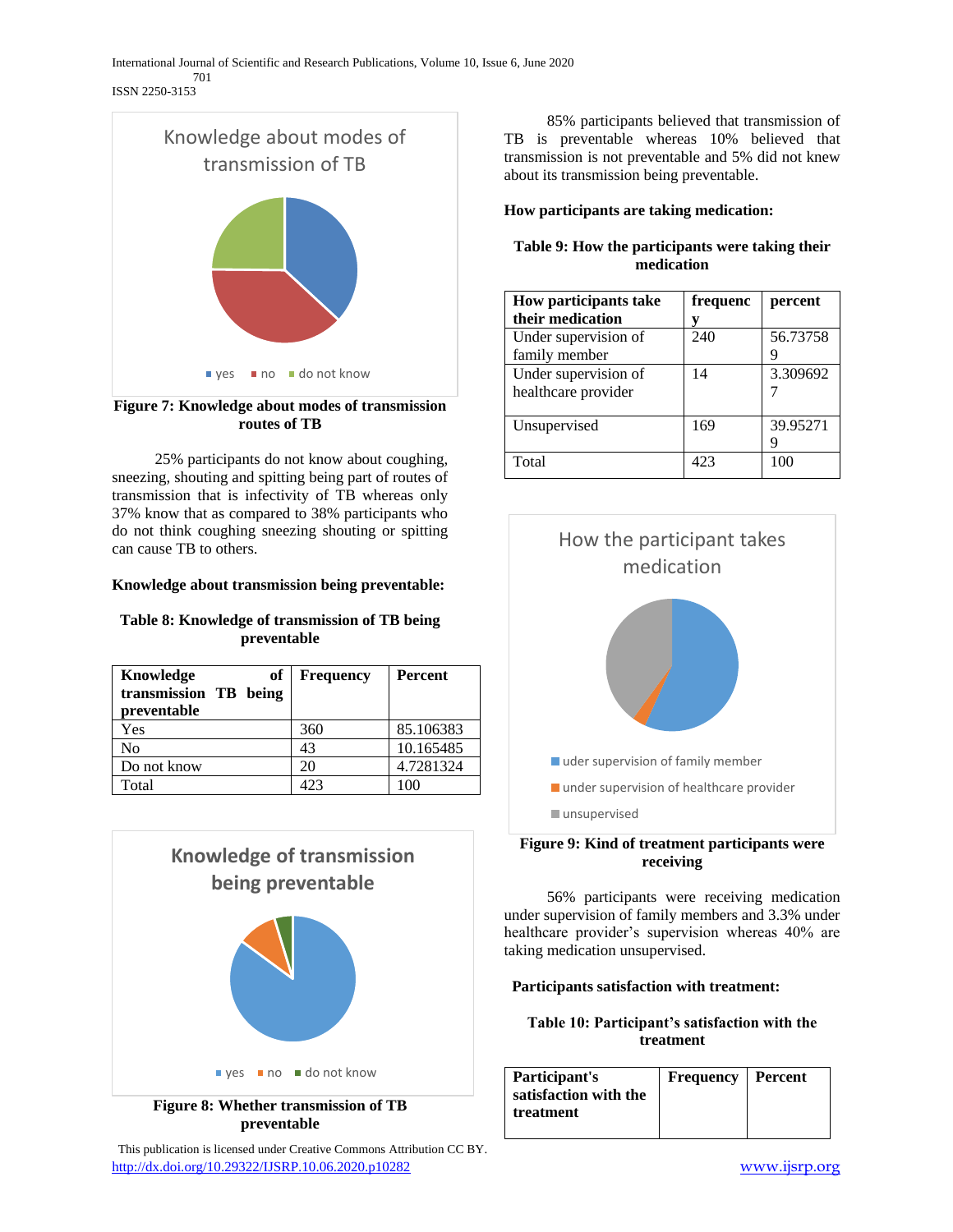702 ISSN 2250-3153

| Yes   | 207 | 91.489362 |
|-------|-----|-----------|
| No    | 36  | 8.5106383 |
| Total |     | 100       |



**Figure 10: Participant's satisfaction with the treatment**

91.5% participants were satisfied with their treatment whereas 8.5% participants were not satisfied.

## **Participants who missed their ATT dose:**

## **Table 11: Participants who ever missed their dose of ATT**

| Did participants ever<br>miss their dose of ATT | <b>Frequenc</b> | <b>Percent</b> |
|-------------------------------------------------|-----------------|----------------|
| Yes                                             | 197             | 46.57210       |
| Nο                                              | 226             | 53.42789       |
| Total                                           | 423             | 100            |



**Figure 11: Participants who ever missed their dose of ATT**

 47% participants missed their dose of ATT sometime whereas 53.4% never missed their dose of ATT ever.

**Knowledge about development of resistance in case of not following the treatment properly:**

## **Table 12: Participant's knowledge regarding development of resistance in case of not following the treatment properly**

| Participant's<br>knowledge of<br>resistance<br>development in case of<br>not following the<br>treatment properly | <b>Frequenc</b><br>v | <b>Percent</b> |
|------------------------------------------------------------------------------------------------------------------|----------------------|----------------|
| Yes                                                                                                              | 31                   | 7.328605       |
| N <sub>0</sub>                                                                                                   | 392                  | 92.67139       |
| Total                                                                                                            | 423                  | 100            |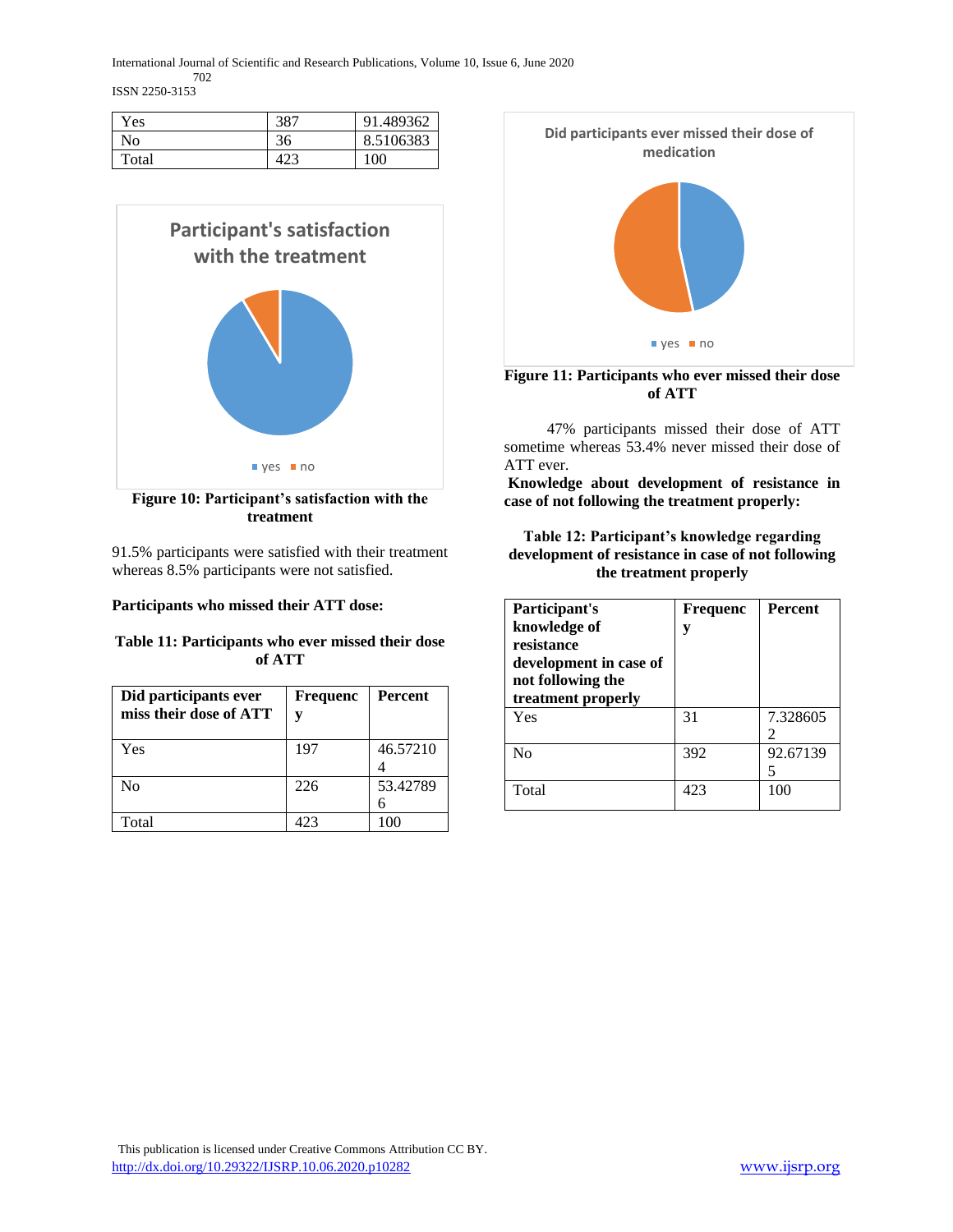

**Figure 12: Participant's knowledge of resistance development if treatment is not followed properly**

 7.3% participants had knowledge of resistance whereas 93% participants were not aware of the resistance development in case of treatment being not followed properly.

**Knowledge about possibility of life long complications in case of leaving therapy within time course:**

**Table 13: Do you think to leave therapy within the time course result in long life complications**

| Leaving therapy during | <b>Frequen</b> | <b>Percent</b> |
|------------------------|----------------|----------------|
| its time course will   | cy             |                |
| result in life long    |                |                |
| complications          |                |                |
| Yes                    | 402            | 95.0354        |
|                        |                |                |
| No                     | 21             | 4.96453        |
|                        |                |                |
| Total                  | 423            | 100            |



## **Figure 13: Do you think to leave therapy within the time course result in long life complications**

95% participants accepted that to leave therapy within time course results in long life complications whereas 5% participants did not.

## **Symptoms causing missing the dose of ATT:**

## **Table 14: Symptoms causing missing the dose of ATT**

| <b>Symptoms causing</b> | <b>Frequenc</b> | <b>Percent</b> |
|-------------------------|-----------------|----------------|
| missing the ATT dose    | y               |                |
| Vomiting                | 85              | 20.09456       |
|                         |                 | 3              |
| Urine discoloration     | 28              | 6.619385       |
|                         |                 | 3              |
| Nausea                  | 113             | 26.71394       |
|                         |                 |                |
| Abdominal pain          | 113             | 26.71394       |
|                         |                 |                |
| Joint aches             | 70              | 16.54846       |
|                         |                 | 3              |
| Rashes                  | 14              | 3.309692       |
|                         |                 |                |
| Total                   | 423             | 100            |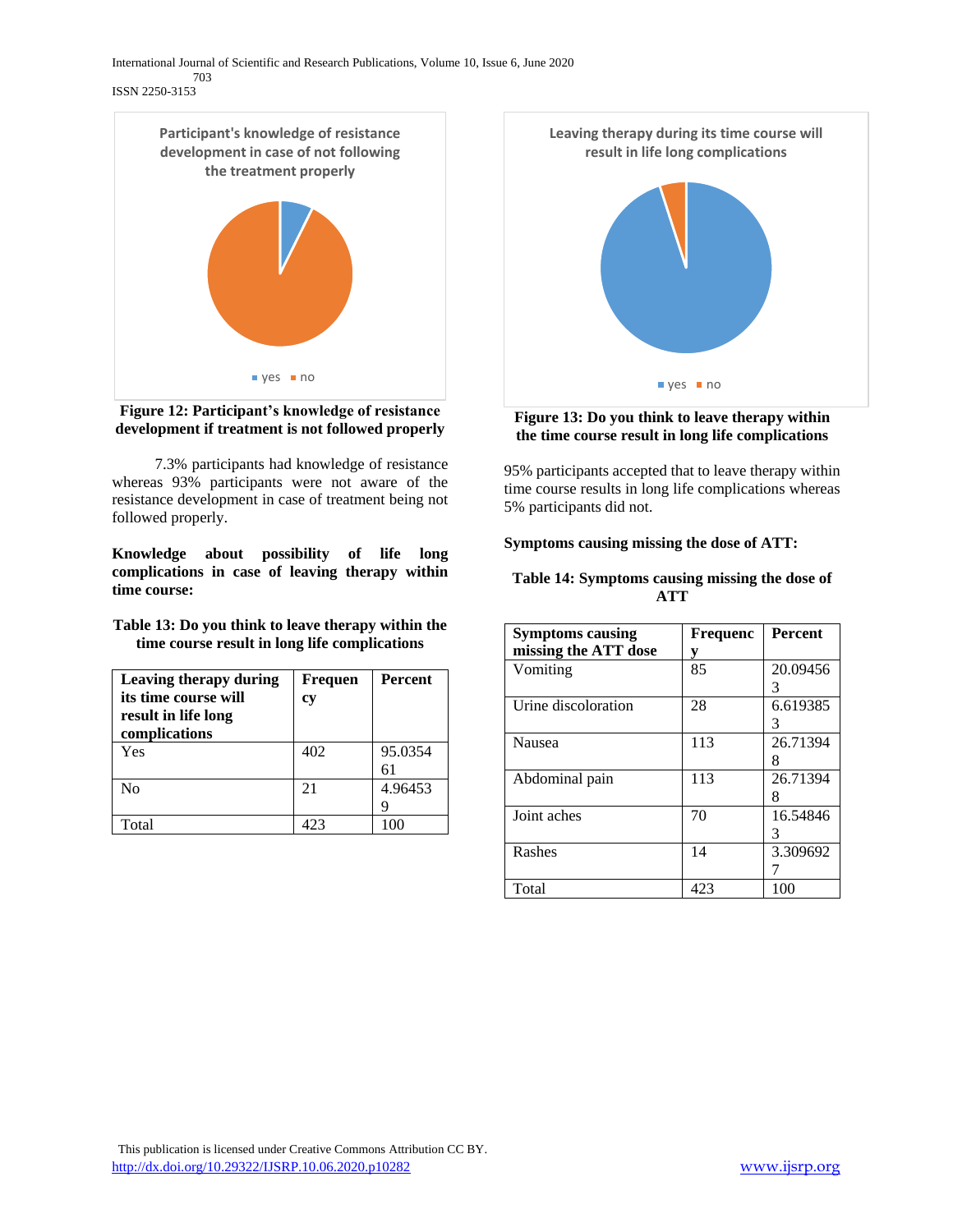ISSN 2250-3153



## **Figure 14: Symptoms causing missing the dose of ATT**

 Vomiting (20%), nausea (26.7%) and abdominal pain (26.7%) due to anti-tuberculous drugs remained most prevailing factors causing the missing of ATT dose whereas rashes (3.3%%) and urine discoloration (6.6%) as a cause to miss the ATT dose were less dominant with joint aches being prevalent in 16.5% of study population.

## **Social features:**

**Change in behavior of family members:**

## **Table 15: Change in behavior of family members due to illness**

| Change in behavior of<br>family members due to<br>illness | <b>Frequenc</b><br>V | Percent  |
|-----------------------------------------------------------|----------------------|----------|
| Yes                                                       | 94                   | 22.22222 |
| N <sub>0</sub>                                            | 329                  | 77.77777 |
| Total                                                     | 423                  | 100      |



## **Figure 15: Change in behavior of family members after contracting tuberculosis**

Only 22% participants reported about change in behavior of family members after contracting tuberculosis whereas 77% observed no change in behavior or attitude of family members.

## **Fear of loss of employment:**

**Table 16: Fear of loss of employment due to illness**

| Fear of loss of<br>employment due to<br>illness | <b>Frequenc</b><br>y | <b>Percent</b> |
|-------------------------------------------------|----------------------|----------------|
| Yes                                             | 262                  | 61.93853       |
| N <sub>0</sub>                                  | 59                   | 13.94799       |
| No employment                                   | 102                  | 24.11347       |
| Total                                           | 423                  | 100            |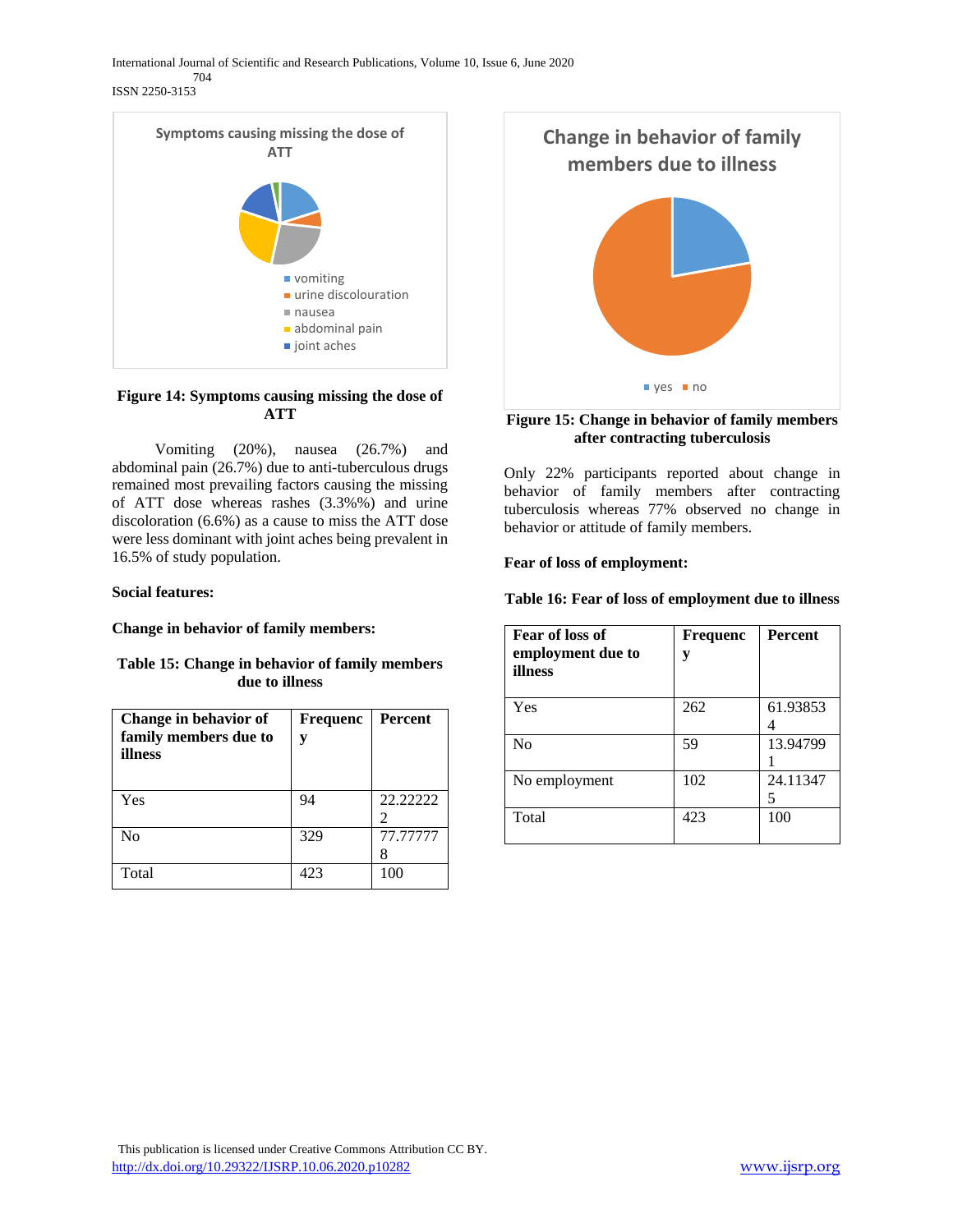ISSN 2250-3153



**Figure 16: Fear of loss of employment due to illness**

 62% participants feared their employments can be lost due to illness whereas 14% did not as compared to 24% who had no employment.

**Fear of social isolation:**

**Table 17: Fear of social isolation in case of people around knows about their illness/due to illness**

| <b>Fear of being left</b><br>socially isolated due to<br>illness/after people<br>around know about<br>their illness | <b>Frequenc</b><br>V | Percent |
|---------------------------------------------------------------------------------------------------------------------|----------------------|---------|
| Yes                                                                                                                 | 275                  | 65.0118 |
| No                                                                                                                  | 148                  | 34.9881 |
| Total                                                                                                               | 423                  | 100     |



# **Figure 17: Fear of social isolation due to illness/in case people around know about their disease**

 65% participant feared social isolation in case people around their circle come to know about their disease as compared to 35% who had no such fear.

# **Health being a financial burden:**

## **Table 18: Health being a financial burden for the participants**

| Health being a<br>financial burden for<br>participants | Frequency | <b>Percent</b> |
|--------------------------------------------------------|-----------|----------------|
| Yes                                                    | 261       | 61.70212       |
| No                                                     | 162       | 38.29787       |
| Total                                                  | 423       | 100            |



**Figure 18: Health being a financial burden for the participants**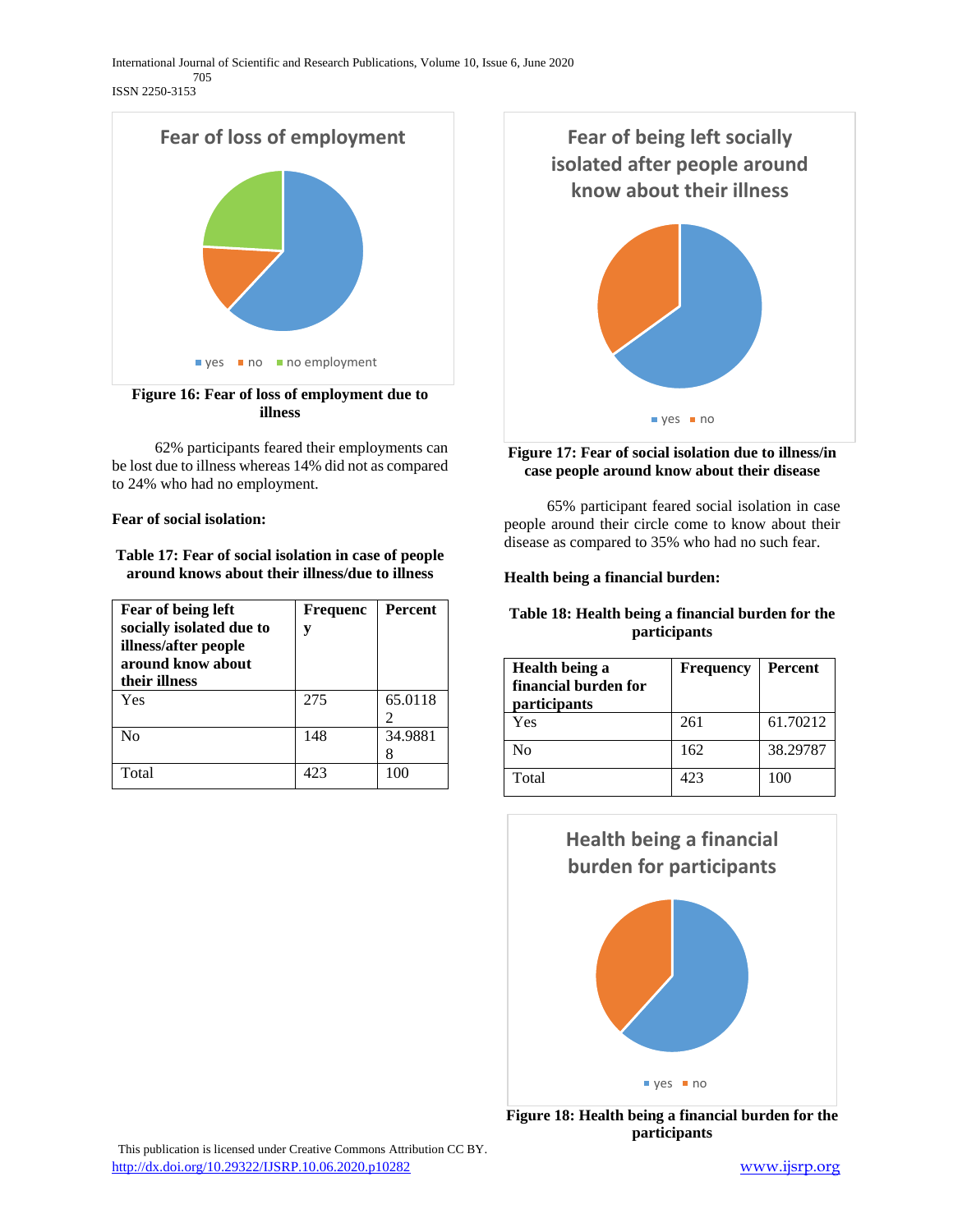For 62% participant's health was a financial burden whereas for 38% participant's health was not a financial burden.

## **Participants who got counselling regarding proper way of taking medication:**

## **Table 19: Participants who received counselling regarding medication**

| Participants who<br>received counseling<br>regarding the proper<br>way of taking<br>medication | <b>Frequen</b><br>cy | <b>Percent</b> |
|------------------------------------------------------------------------------------------------|----------------------|----------------|
| Yes                                                                                            | 416                  | 98.3451<br>54  |
| N <sub>0</sub>                                                                                 |                      | 1.65484<br>63  |
| Total                                                                                          | 423                  | 100            |

All participants except seven, had received patient counselling regarding use of medication.





**Participants who got counselling regarding side effects of ATT:**

## **Table 20: participants receiving counselling regarding side effects of ATT**

| <b>Participants</b><br>receiving<br>counseling<br>regarding side<br>effects of ATT | <b>Frequency</b> | <b>Percent</b> |
|------------------------------------------------------------------------------------|------------------|----------------|
| Yes                                                                                | 261              | 61.702128      |

| No    | 162 | 38.297872 |
|-------|-----|-----------|
| Total | 423 | 100       |



## **Figure 20: Participants receiving counselling regarding side effects of ATT**

 61.7% participants were aware of side effects of ATT whereas 38.3% participants had not received counselling about the side effects of ATT.

## **Table 21: Factors causing participants to think to leave the treatment:**

| <b>Factors causing</b><br>participants to think to<br>leave the treatment | <b>Frequenc</b><br>y | <b>Percent</b> |
|---------------------------------------------------------------------------|----------------------|----------------|
| Long distance of                                                          | 35                   | 8.274231       |
| traveling                                                                 |                      |                |
| Health facility doctor's<br>availability                                  | 7                    | 1.654846<br>3  |
| Health facility staff's<br>behavior                                       | 17                   | 4.018912<br>5  |
| Severity of side effects                                                  | 204                  | 48.22695       |
| Inadequate knowledge                                                      | 36                   | 8.510638<br>3  |
| Non-co-operative family<br>members                                        | 46                   | 10.87470       |
| Long duration of therapy                                                  | 78                   | 18.43971<br>6  |
| Total                                                                     | 423                  | 100            |

 48.2% participants were convinced to think to leave the treatment due to side effects and 18% were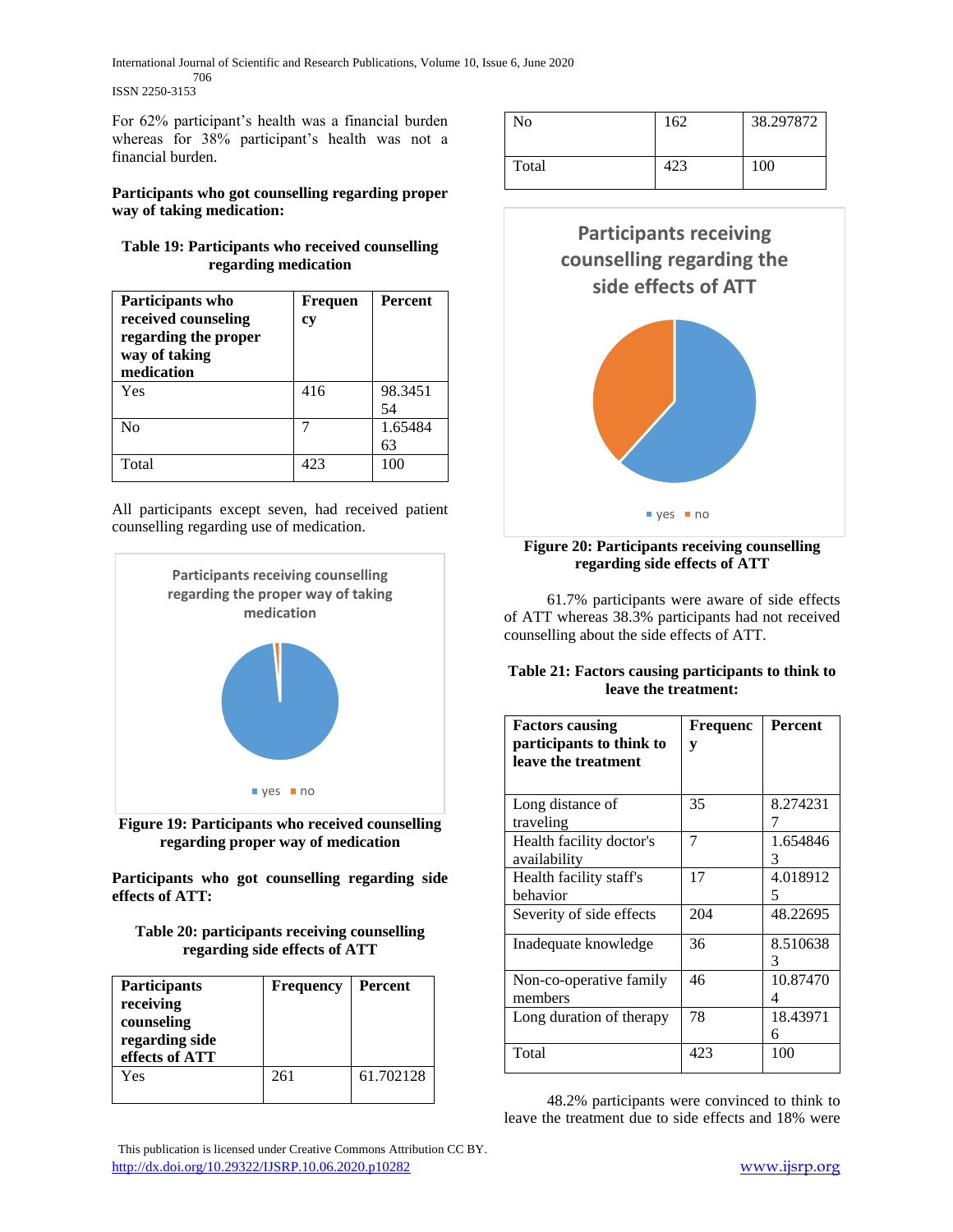inclined to think so due to long therapy period whereas 11% participants were thinking so due to noncooperative family members. Health facility staff's behavior and doctor's availability effected only 4% and 1.65% of participants to think like that respectively. 8.3% were compelled to think in that way because of long distances to travel to healthcare facility and inadequate knowledge of the disease made 8.5% to think so.



**Figure 21: Factors causing the participants to think to leave the treatment**

## IV. DISCUSSION

 The factors affecting the compliance of TB patients on ATT can largely be classified in four major areas that can be named as health facility related, personal, social, and demographic features. As highlighted in study conducted by Munro, S. A. et al. (2007), the eight features are more pronounced in determining the compliance include health care system, personal knowledge of disease, financial features of treatment, treatment knowledge and beliefs, immigration and laws, personal adherence pattern to treatment, therapeutic adverse reactions and domestic support.

This study also exposed and enunciated the similar areas as under

 **1.** Demographic features like age, gender, marital status, education or literacy level and income.

 **2.** Personal features like history of TB contact, past history, TB being a preventable, transmissible, and treatable disease, awareness about mode of transmission, transmission being preventable, knowledge about common symptoms, duration of treatment, complete recovery after treatment, satisfaction with treatment and lifelong complications.

 **3.** Social features like family members and coworkers being informed, change of behavior of family members and co-workers, colleague's attendance during illness, fear of loss of employment, isolation stigma.

 **4.** Health care facility related features like time and cost to reach the facility, financial attributes of treatment, counselling regarding medication way, counselling regarding side effects of att.

## **Demographic features:**

 The demographics of study population revealed that females outnumbered the males. In contrast to the study conducted by Das, R. et al. (2015) that demonstrated male gender to be associated more with compliance. The study conducted by Bashour, H. et al. (2003) revealed increased compliance and treatment success rate being more associated with female gender. Another study; by Brudney, K and Dobkin, J. (1991) illustrated non-compliance to be more common in males. The middle-aged population predominated in study population consistent with the study by Dye, C. et al. (2008). Married participants dominated this study.

## **Personal features:**

 More than 66% of study population had positive history of TB contact enunciating the importance of knowledge about infectivity of disease. A study by OBoyle, S. et al. (2002) highlights that having a member with TB in family of patient with TB made TB patients prone to leave the therapy once the symptoms settle and DOTS can be made successful once more knowledge is imparted to the TB patients. Only 23% had past history of tuberculosis whereas 76% had no past history of TB; but those with past history of TB means they had TB previously and they were again coming for it, highlighting the fact that poor compliance either due to improper prescriptions by physicians or due to partially treated cases (Khan, J. A. et al., 2003) or due to inappropriate treatment (Liang, L. et al., 2012) has the potential to give rise to MDR-TB cases (Khan, J. A. et al., 2003).

 Thirty seven percent of the study population believed that coughing, sneezing, shouting and spitting can spread the illness and 38% did not accepted this phenomenon and rest of study group did not knew about it. On the other hand, maximum knew that spread of TB is preventable.

 More than eighty five percent subjects were assured of complete recovery after treatment, but few did not either knew or were not assured of complete recovery of disease after therapy. Most of study population subjects were taking medication under family or kin's supervision whereas 40% were taking the medication unsupervised and very few were taking medication supervised by healthcare provider. Das, R.

This publication is licensed under Creative Commons Attribution CC BY. <http://dx.doi.org/10.29322/IJSRP.10.06.2020.p10282> [www.ijsrp.org](http://ijsrp.org/)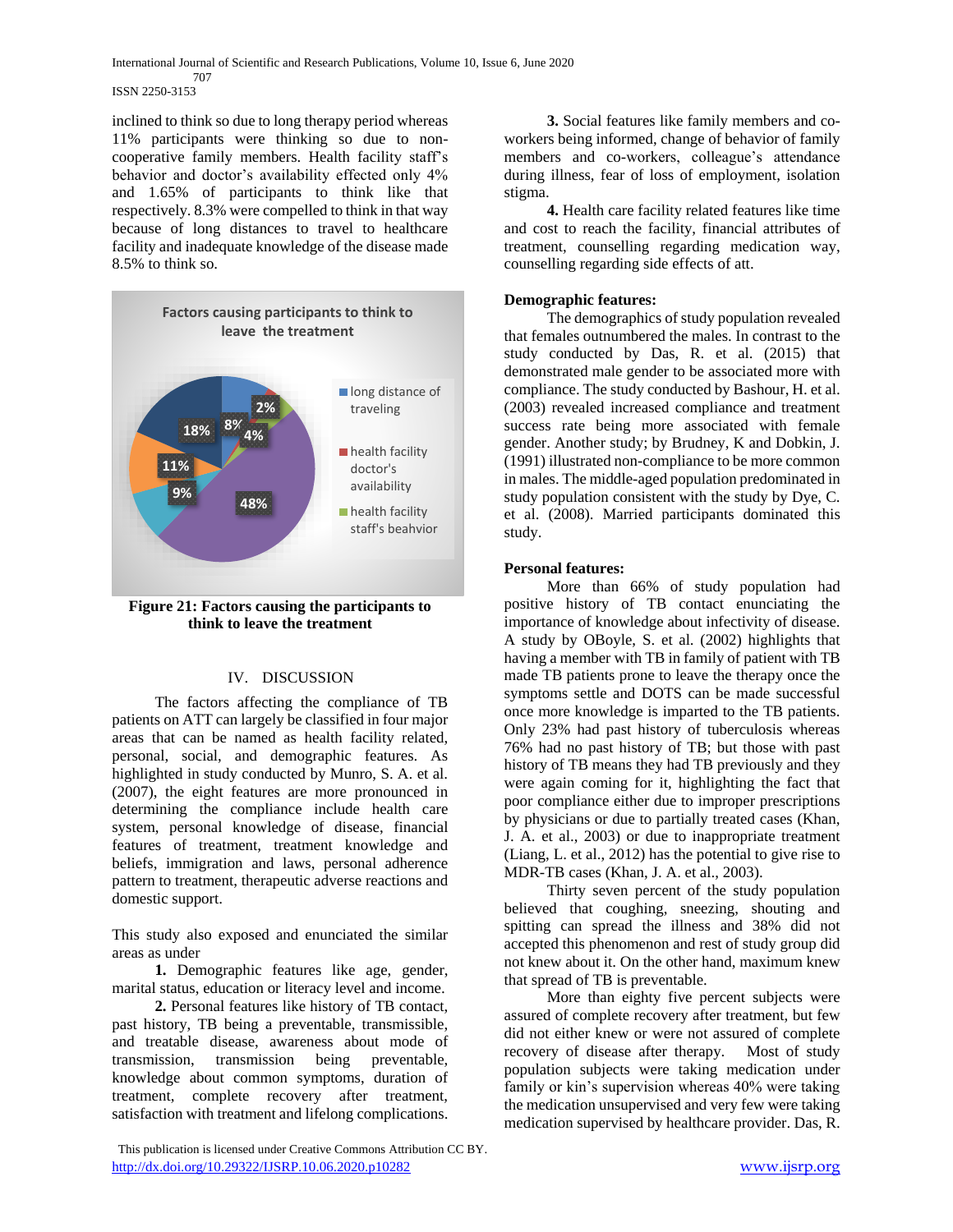#### 708 ISSN 2250-3153

et al. (2015) determined that supervised treatment in continuation phase increases the compliance.

#### **Social features:**

 Almost all participants had informed their family members about their disease with only 22% of study population who found altered behaviors of their kin. Also, majority had informed their co-workers and majority being visited by their friends and colleagues with all participants being observant of changed behaviors of their co-workers.

Meulemans, H. et al. (2002) revealed social stigmatization increases the chances of noncompliance also Liefooghe, R. et al. (1995) revealed TB, if regarded as social odium, nurture the loss of relationships and increases the dependency on family socially and financially culminating in denial of diagnosis and treatment in fear of being socially, morally and financially rejected. According to study by Rubel, A. J. and Garro, L.C. (1992), health culture and social odium has strong impact in determining the compliant behavior.

#### **Healthcare facility related features:**

 The participants who were cognizant of long distance of travelling to healthcare facility were 35% of study group as compared to the rest who were not. According to study by Naing, N. N. et al. (2001) noncompliant patients have their homes away from health facility also study by Brasil, P.E.A.A.D. and Braga, J. U. (2008) identified the difficult access to health services as determining factor for non-compliance.

## **Factors accounting to make participant to think to leave the treatment:**

Nearly half of them recognized side effects of drugs may convince them to leave treatment whereas 11%

 The bounteous no of patients un-supervised for medication intake leaves a large vulnerable group who can easily adopt noncompliant strategy. The perceivable cases with positive TB contact and macroscopic ones with past positive history of TB, give prominence to the need to explore the TB population. The distinguishable factors like side effects of drugs, social stigmata associated with disease, counseling related to side effects of therapy and treatment strategy are evident that need to be worked on.

#### VI. RECOMMENDATIONS

- **1.** Health education related to TB disease transmissibility, modes of transmission, importance of long duration of therapy and importance of completing the course of treatment are in need to be implemented to expedite the compliance at patient's level.
- **2.** Health advocacy of preventive measures to reduce the disease spread and measures to reduce side effects and strategies to cope with side effects should be highlighted at patient's and general population level both

 This publication is licensed under Creative Commons Attribution CC BY. <http://dx.doi.org/10.29322/IJSRP.10.06.2020.p10282> [www.ijsrp.org](http://ijsrp.org/)

agreed to hold non-cooperative family members responsible to make them think to leave treatment. Pachi, A. et al. (2013) studied the relationship of side effects of ATT with development of psychiatric comorbidities like depression leading to noncompliance. Some voted for long travelling distance and inadequate knowledge and very few regarded doctor's availability and staff's behavior compelling them to leave treatment.

Skeptical thinking about disease, diagnosis and treatment; economics related issues, personal job or study related factors, drug side effects, psychiatric and health facility related factors play vital role in determining the compliance according to Ito, K. et al. (2008). Lack of health insurance, homelessness, physical barriers to medicine use and drug adverse reactions determine non-compliance according to study by Craig, G. M. et al. (2015)

#### V. CONCLUSION

 The compliance to tuberculosis is the key step in reducing the burden of this communicating disease. Considering the demographics of disease, the personal factors that help to conceptualize the dynamics of Tuberculosis and highlight the importance of its treatment duration are emerging roots of the strategies to decrease the disease prevalence. The meager knowledge about disease treatment strategies, duration of therapy, common symptoms of TB, mode of transmission of TB makes picture more abstract.

**3.** Health education of general population to raise an awareness of tuberculosis and to remove the social odium of disease with measures to help and accept the

tuberculosis patient can help to increase the compliance. Health education at healthcare provider level to stick to treatment guidelines and to provide adequate counseling and knowledge of disease to patient and patient's relatives can positively impact the compliance.

#### **REFERENCES**

- [1] Ahmed, M., Fatmi, Z., Ali, S., Ahmed, J., & Ara, N. (2009). Knowledge, attitude and practice of private practitioners regarding TB-DOTS in a rural district of Sindh, Pakistan. *J Ayub Med Coll Abbottabad*, *21*(1), 28-31.
- [2] Bashour, H., & Mamaree, F. (2003). Gender differences and tuberculosis in the Syrian Arab Republic: patients' attitudes, compliance and outcomes.
- [3] Bassili, A., Seita, A., Baghdadi, S., AlAbsi, A., Abdilai, I., Agboatwalla, M., ... & Enarson, D. A. (2008). Diagnostic and treatment delay in tuberculosis in 7 countries of the Eastern Mediterranean Region. *Infectious Diseases in Clinical Practice*, *16*(1), 23-35.
- [4] Brasil, P. E. A. A. D., & Braga, J. U. (2008). Meta-analysis of factors related to health services that predict treatment default by tuberculosis patients. *Cadernos de Saude Publica*, *24*, s485-s502.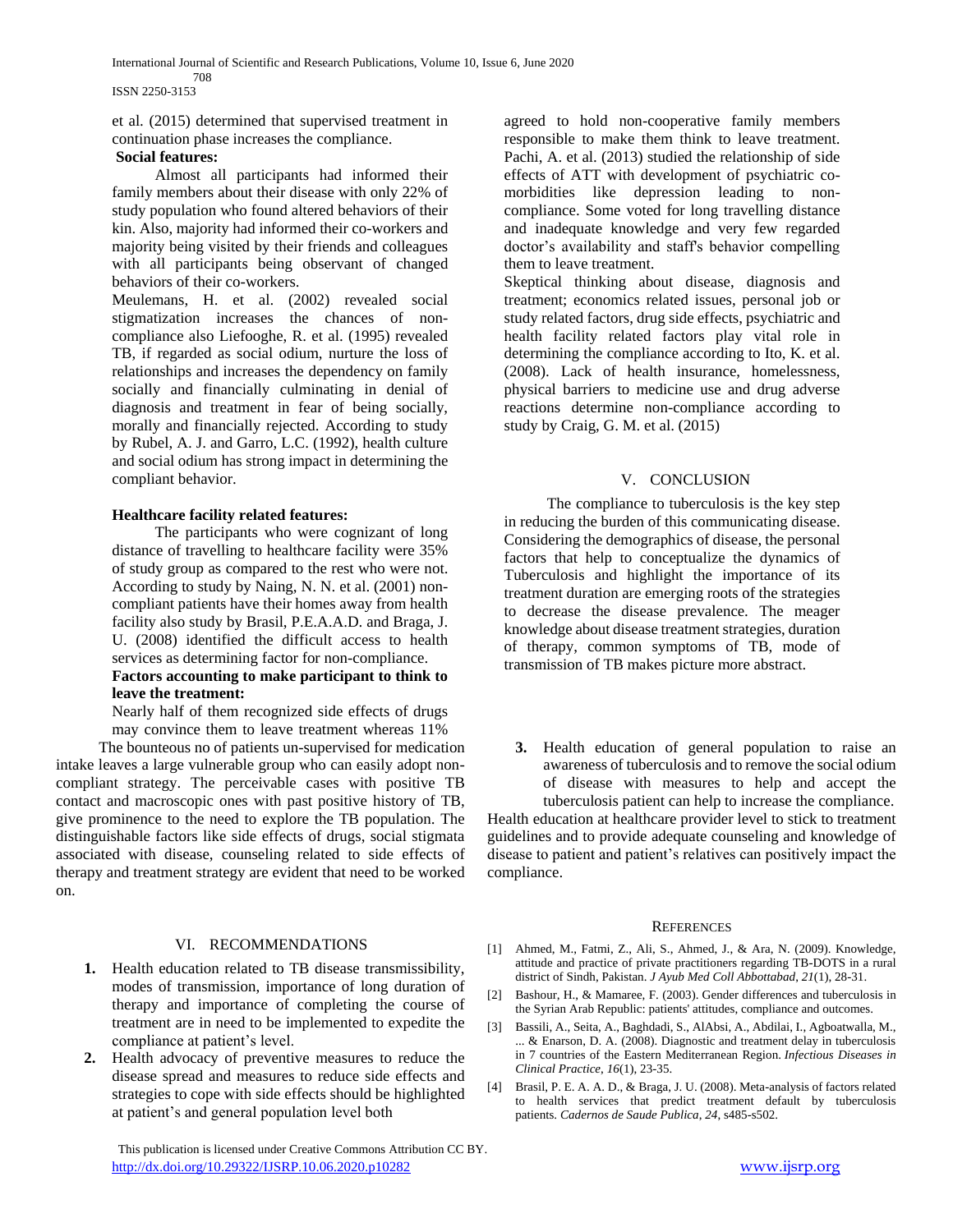- [5] Brudney, K., & Dobkin, J. (1991). Resurgent tuberculosis in New York City: human immunodeficiency virus, homelessness, and the decline of tuberculosis control programs. *American Review of Respiratory Disease*, *144*(4), 745-749.
- [6] Butt, T., Ahmad, R. N., Kazmi, S. Y., & Rafi, N. (2004). Multi-drug resistant tuberculosis in Northern Pakistan. *Journal-Pakistan Medical Association*, *54*, 469-471.
- [7] Centers for Disease Control and Prevention (CDC). (2003). Division of Tuberculosis Elimination. Core curriculum on tuberculosis: what the clinician should know, 2000. *Atlanta, USA, Updated August*.
- [8] Craig, G. M., & Zumla, A. (2015). The social context of tuberculosis treatment in urban risk groups in the United Kingdom: a qualitative interview study. *International Journal of Infectious Diseases*, *32*, 105-110.
- [9] Das, R., Baidya, S., Das, J. C., & Kumar, S. (2015). A study of adherence to DOTS regimen among pulmonary tuberculosis patients in West Tripura District. *Indian Journal of Tuberculosis*, *62*(2), 74-79.
- [10] De Muynck, A., Siddiqi, S., Ghaffar, A., & Sadiq, H. (2001). Tuberculosis control in Pakistan: critical analysis of its implementation. *J Pak Med Assoc*, *51*(1), 41-7.
- [11] Dye, C., & Williams, B. G. (2008). Eliminating human tuberculosis in the twenty-first century. *Journal of the Royal Society Interface*, *5*(23), 653-662.
- [12] Enarson, D. A., & Billo, N. E. (2007). Critical evaluation of the global DOTS expansion plan. *Bulletin of the World Health Organization*, *85*(5), 395-398.
- [13] Floyd, K., Glaziou, P., Zumla, A., & Raviglione, M. (2018). The global tuberculosis epidemic and progress in care, prevention, and research: an overview in year 3 of the End TB era. *The Lancet Respiratory Medicine*, *6*(4), 299-314.
- [14] Garner, P., Smith, H., Munro, S., & Volmink, J. (2007). Promoting adherence to tuberculosis treatment. *Bulletin of the World Health Organization*, *85*(5), 404-406.
- [15] Holtz, T. H., Lancaster, J., Laserson, K. F., Wells, C. D., Thorpe, L., & Weyer, K. (2006). Risk factors associated with default from multidrugresistant tuberculosis treatment, South Africa, 1999–2001. *The International Journal of Tuberculosis and Lung Disease*, *10*(6), 649-655.
- [16] Husain, M. O., Dearman, S. P., Chaudhry, I. B., Rizvi, N., & Waheed, W. (2008). The relationship between anxiety, depression and illness perception in tuberculosis patients in Pakistan. *Clinical Practice and Epidemiology in Mental Health*, *4*(1), 1
- [17] Ito, K., Yoshiyama, T., Nagata, Y., Kobayashi, N., Kato, S., & Ishikawa, N. (2008). What is needed to prevent defaulting from tuberculosis treatment? *Kekkaku: [Tuberculosis]*, *83*(9), 621-628.
- [18] Kaona, F. A., Tuba, M., Siziya, S., & Sikaona, L. (2004). An assessment of factors contributing to treatment adherence and knowledge of TB transmission among patients on TB treatment. BMC Public health, 4(1), 1.
- [19] Khan, A., Walley, J., Newell, J., & Imdad, N. (2000). Tuberculosis in Pakistan: socio-cultural constraints and opportunities in treatment. *Social Science & Medicine*, *50*(2), 247-254.
- [20] Khan, J. A., & Hussain, S. F. (2003). Anti-tuberculous drug prescribing: doctors' compliance at a private teaching hospital in Pakistan. *Tropical doctor*, *33*(2), 94-96.
- [21] Khan, J. A., & Malik, A. (2003). Tuberculosis in Pakistan: are we losing the battle? *JOURNAL-PAKISTAN MEDICAL ASSOCIATION*, *53*(8), 320-320.
- [22] Khan, M. A., Walley, J. D., Witter, S. N., Shah, S. K., & Javeed, S. (2005). Tuberculosis patient adherence to direct observation: results of a social study in Pakistan. *Health policy and planning*, *20*(6), 354-365.
- [23] Liefooghe, R., Michiels, N., Habib, S., Moran, M. B., & De Muynck, A. (1995). Perception and social consequences of tuberculosis: a focus group study of tuberculosis patients in Sialkot, Pakistan. *Social Science & Medicine*, *41*(12), 1685-1692.
- [24] Liefooghe, R., & Muynck, A. D. (2001). The dynamics of tuberculosis treatment adherence. *JOURNAL-PAKISTAN MEDICAL ASSOCIATION*, *51*(1), 3-9.
- [25] Liefooghe, R., Suetens, C., Meulemans, H., Moran, M. B., & De Muynck, A. (1999). A randomised trial of the impact of counselling on treatment adherence of tuberculosis patients in Sialkot, Pakistan. *The International Journal of Tuberculosis and Lung Disease*, *3*(12), 1073-1080.
- [26] Liam, C. K., Lim, K. H., Wong, C. M. M., & Tang, B. G. (1999). Attitudes and knowledge of newly diagnosed tuberculosis patients regarding the disease, and factors affecting treatment compliance. *The International Journal of Tuberculosis and Lung Disease*, *3*(4), 300-309.

 This publication is licensed under Creative Commons Attribution CC BY. <http://dx.doi.org/10.29322/IJSRP.10.06.2020.p10282> [www.ijsrp.org](http://ijsrp.org/)

- [27] Liang, L., Wu, Q., Gao, L., Hao, Y., Liu, C., Xie, Y., ... & Fang, H. (2012). Factors contributing to the high prevalence of multidrug-resistant tuberculosis: a study from China. *Thorax*, *67*(7), 632-638.
- [28] Menzies, R., Rocher, I., & Vissandjee, B. (1993). Factors associated with compliance in treatment of tuberculosis. *Tubercle and Lung Disease*, *74*(1), 32-37.
- [29] Merza, M. A., Farnia, P., Tabarsi, P., Khazampour, M., Masjedi, M. R., & Velayati, A. A. (2011). Anti-tuberculosis drug resistance and associated risk factors in a tertiary level TB center in Iran: a retrospective analysis. *The Journal of Infection in Developing Countries*, *5*(07), 511-519.
- [30] Meulemans, H., Mortelmans, D., Liefooghe, R., Mertens, P., Zaidi, S. A., Solangi, M. F., & De Muynck, A. (2002). The limits to patient compliance with directly observed therapy for tuberculosis: a socio-medical study in Pakistan. *The International journal of health planning and management*, *17*(3), 249-267.
- [31] Morsy, A. M., Zaher, H. H., Hassan, M. H., & Shouman, A. (2003). Predictors of treatment failure among tuberculosis patients under DOTS strategy in Egypt.
- [32] Munro, S. A., Lewin, S. A., Smith, H. J., Engel, M. E., Fretheim, A., & Volmink, J. (2007). Patient adherence to tuberculosis treatment: a systematic review of qualitative research. *PLoS Med*, *4*(7), e238.
- [33] Mushtaq, M. U., Majrooh, M. A., Ahmad, W., Rizwan, M., Luqman, M. Q., Aslam, M. J., ... & Shad, M. A. (2010). Knowledge, attitudes and practices regarding tuberculosis in two districts of Punjab, Pakistan. *The international journal of tuberculosis and lung disease*, *14*(3), 303-310.
- [34] Naing, N. N., D'Este, C., Isa, A. R., Salleh, R., Bakar, N., & Mahmod, M. R. (2001). Factors contributing to poor compliance with anti-TB treatment among tuberculosis patients.
- [35] Nuwaha, F. (1997). Factors influencing completion of treatment among tuberculosis patients in Mbarara District, Uganda. *East African medical journal*, *74*(11), 690-693.
- [36] OBoyle, S., Power, J., Ibrahim, M. Y., & Watson, J. (2002). Factors affecting patient compliance with anti-tuberculosis chemotherapy using the directly observed treatment, short-course strategy (DOTS). *The International Journal of Tuberculosis and Lung Disease*, *6*(4), 307-312.
- [37] Pachi, A., Bratis, D., Moussas, G., & Tselebis, A. (2013). Psychiatric morbidity and other factors affecting treatment adherence in pulmonary tuberculosis patients. *Tuberculosis research and treatment*, *2013*.
- [38] Raviglione, M., & Director, G. T. (2013). Global strategy and targets for tuberculosis prevention, care and control after 2015. *World Health Organization, Geneva*.
- [39] Rubel, A. J., & Garro, L. C. (1992). Social and cultural factors in the successful control of tuberculosis. *Public health reports*, *107*(6), 626.
- [40] Sarkar, S., & Suresh, M. R. (2011). An overview of tuberculosis chemotherapy–a literature review. *Journal of Pharmacy & Pharmaceutical Sciences*, *14*(2), 148-161.
- [41] Sloan, J. P., & Sloan, M. C. (1981). An assessment of default and noncompliance in tuberculosis control in Pakistan. *Transactions of the Royal Society of Tropical Medicine and Hygiene*, *75*(5), 717-718.
- [42] Sudore, R. L., Mehta, K. M., Simonsick, E. M., Harris, T. B., Newman, A. B., Satterfield, S., ... & Yaffe, K. (2006). Limited literacy in older people and disparities in health and healthcare access. *Journal of the American Geriatrics Society*, 54(5), 770-776.
- [43] Tanimura, T., Jaramillo, E., Weil, D., Raviglione, M., & Lönnroth, K. (2014). Financial burden for tuberculosis patients in low-and middle-income countries: a systematic review. *European Respiratory Journal*, 43(6), 1763- 1775.
- [44] Vermund, S. H., Altaf, A., Samo, R. N., Khanani, R., Baloch, N., Qadeer, E., & Shah, S. A. (2009). Tuberculosis in Pakistan: A decade of progress, a future of challenge. *J Pak Med Assoc*, *59*(4), 1-8.
- [45] Wejse, C., Gustafson, P., Nielsen, J., Gomes, V. F., Aaby, P., Andersen, P. L., & Sodemann, M. (2008). TB score: Signs and symptoms from tuberculosis patients in a low-resource setting have predictive value and may be used to assess clinical course. *Scandinavian journal of infectious diseases*, *40*(2), 111-120.
- [46] World Health Organization. (2018). *Global tuberculosis report 2018.*
- [47] World Health Organization. (2015). *Global tuberculosis report 2015*.
- [48] World Health Organization. (2016). *Global tuberculosis report 2016*.